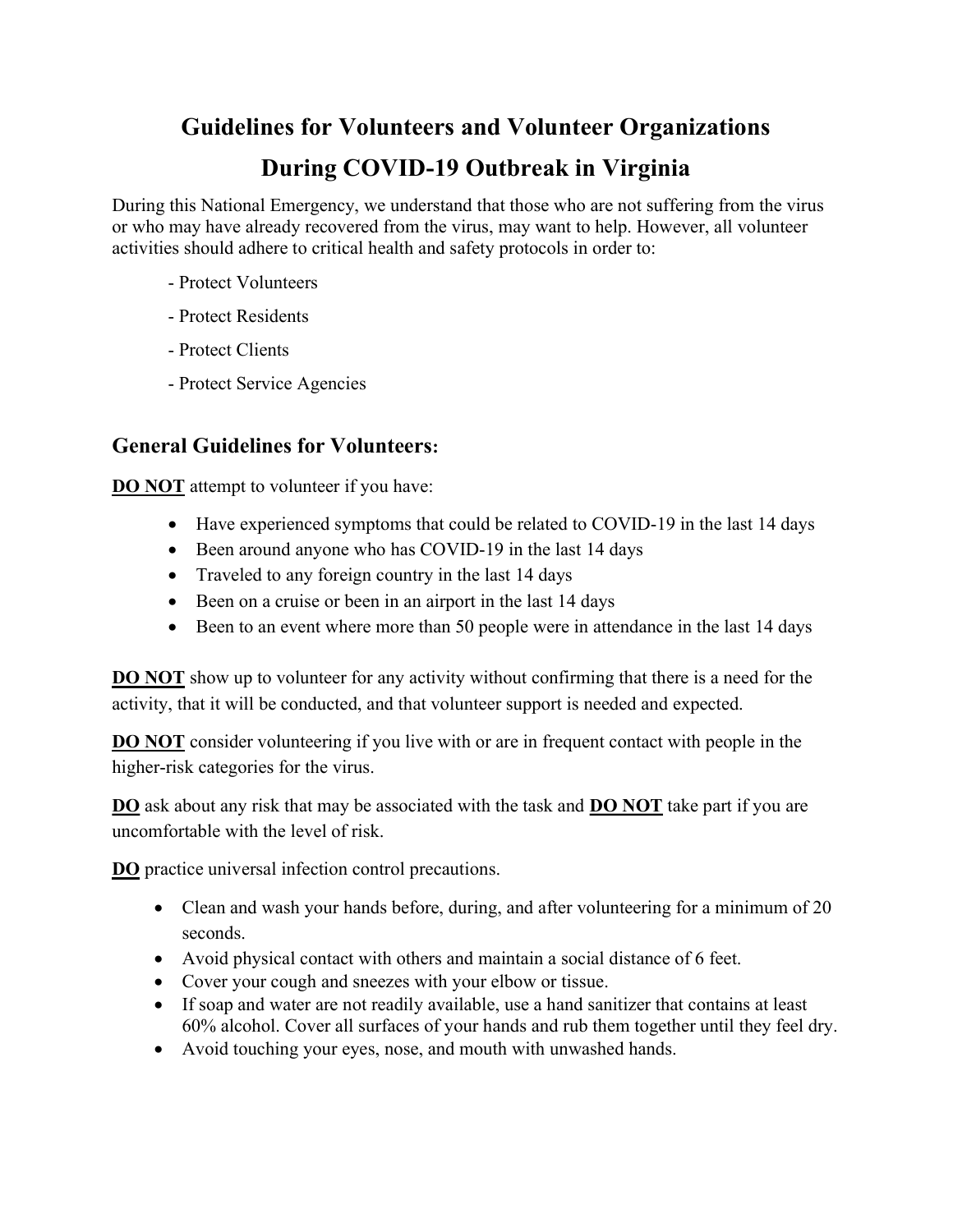**DO** call ahead to the service agency and ask if any additional safety precautions should be taken before, during and after the shift.

DO allow for extra time for additional screening from volunteer organizations or agencies to make sure you are cleared to volunteer for the task.

DO clean any used spaces thoroughly before and after, including table top surfaces and door knobs/handles.

DO use proper Personal Protective Equipment (PPE) if needed/provided for the task.

## DO maintain the social distancing of 6ft apart ESPECIALLY when interacting with general public through meal pickups and deliveries. This is critical given the shortage of masks.

DO expect that shifts or opportunities may be cancelled; especially volunteer opportunities working with the vulnerable populations. Please be gracious and understanding.

**DO** register your capabilities and availability or find volunteer opportunities that may be available in your area.

## General Guidance for Volunteer Organizations:

Realize that traditional services may shift.

Clean and sanitize gathering spaces or meal distribution sites regularly. Dispose of cleaning materials properly and contain any contaminated materials.

Do not compete in the market for scarce supplies that healthcare organizations and providers need every day to perform their duties.

If congregating is necessary for your task, consult public health partners and exercise extra measures.

Keep 6-10 foot social distance rules in place during tasks if possible.

Hang posters in facilities with best practices / social distancing / hand washing etc.

Provide sufficient and accessible infection control supplies (e.g. hand-hygiene products, tissues).

Clorox wipes and receptacles for their disposal) in all locations.

• When in doubt visit CDC or The Virginia Department of Health for recommendations.